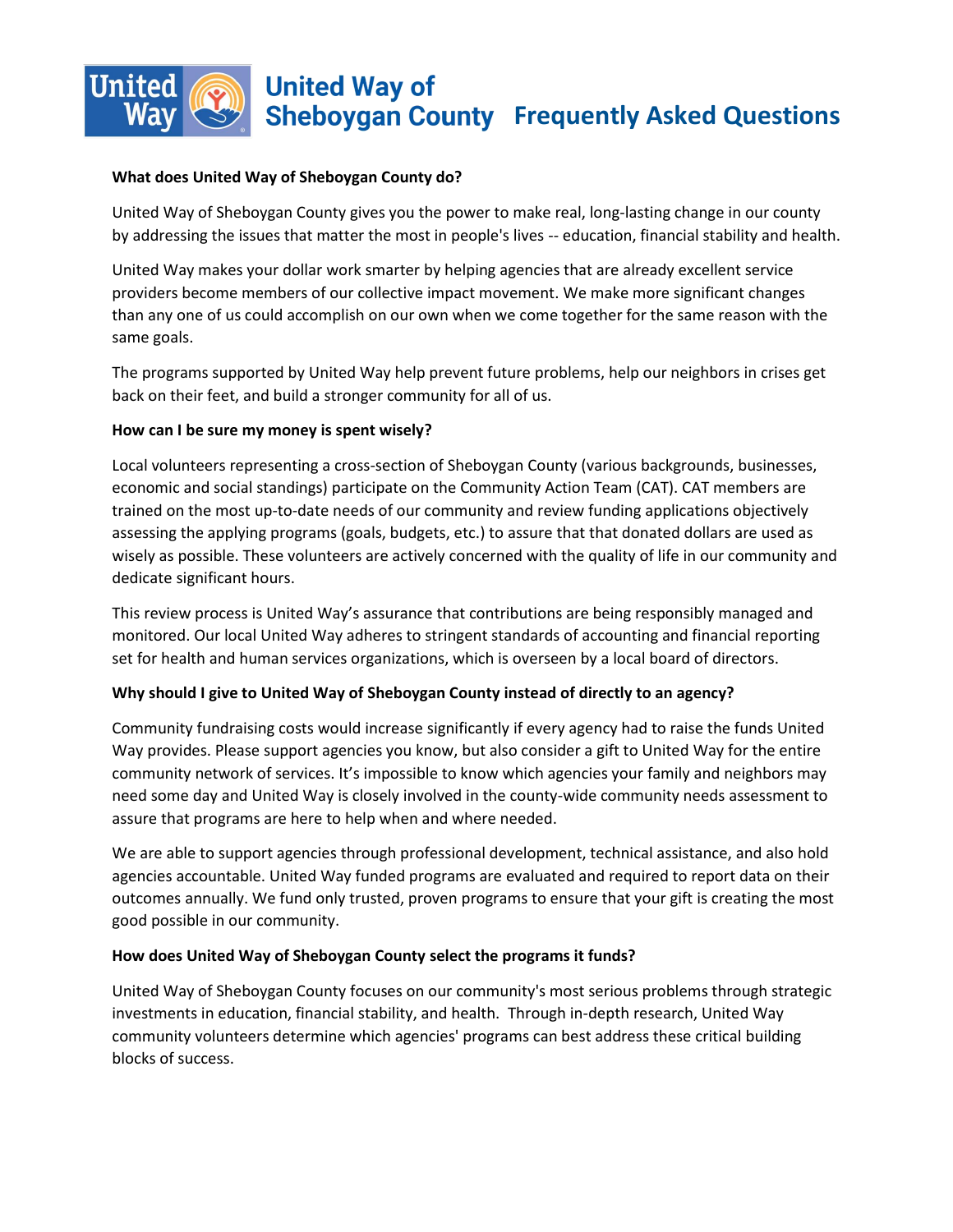

## **United Way of Sheboygan County Frequently Asked Questions**

United Way's board of directors approves funds annually based on priority alignment, program effectiveness, and agency fiscal responsibility. The evaluation process is extensive and volunteers review the programs annually to ensure they produce positive results and manage their money responsibly.

## **Does United Way of Sheboygan County fund Planned Parenthood?**

United Way of Sheboygan County does not, has not, and will not fund an abortion program or service. Planned Parenthood is not, nor has it ever been, an agency connected to our United Way and while donors can direct funds to any charitable 501(c)3 organization, United Way does not direct funds from our Community Action Fund to Planned Parenthood.

## **Does United Way of Sheboygan County support veterans?**

United Way of Sheboygan County supports programs that serve veterans in their work, but none of the programs historically or currently funded are designed to solely support veterans. The exact number of veterans served through the programs is not known as the agencies do not track that specific information. Programs that soley support veterans are welcome to apply through the open Request for Information (RFI) funding process.

## **I know someone who didn't get help from United Way when they needed it. Why not?**

United Way of Sheboygan County and your donation supports programs that help thousands of individuals every year get the help they need and improve their lives. United Way unites people to organizations that have the will, expertise and resources to create measurable results and a lasting impact. We do this through investing in Partner Agency programs and through our own community impact initiatives (PATH, CPC, Volunteer Center) managed by United Way staff and partners. We are challenged with the reality that some programs we invest in and community impact initiatives we manage - that there will be times that individuals aren't able to get their needs met due to a plethora of reasons (i.e. program eligibility requirements/restraints, agency/program capacity, nonexistent programming for needs). We welcome you to reach out to United Way staff and share your or your friend's experience, so that we can assist in problem solving. This might mean directing an individual to utilize services like 2-1-1 which United Way proudly supports, connecting them with another community resources, or convene a larger conversation with the local stakeholders to better address the needs of those in our community.

## **Who runs our United Way?**

United Way of Sheboygan County is a local, autonomous organization governed by a volunteer board of directors whose members are respected community and business leaders. Policies, activities, procedures, and programs we support are determined right here at home. The community volunteers who lead United Way come from all walks of life and reflect the cultural diversity of our area. United Way's daily operations are handled by a small, knowledgeable professional staff who work closely with our community volunteers.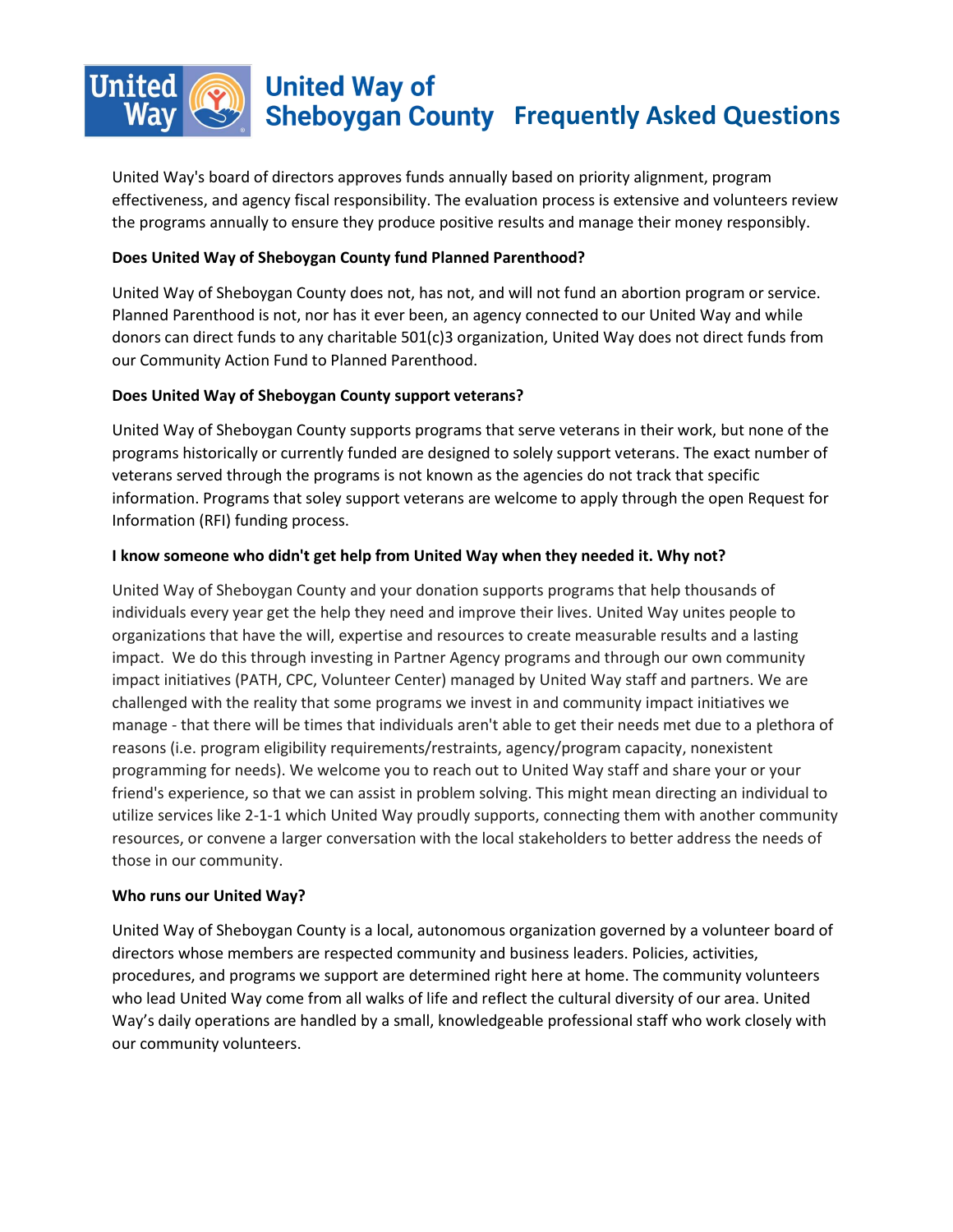# i

# **United Way of Sheboygan County Frequently Asked Questions**

## **Are all United Ways the same?**

There are approximately 1,285 United Way organizations across the country that exist in their respective cities and towns to build community partnerships and leverage resources to create plans for long lasting community change. Though United Ways share a logo and have similar missions, each United Way organization is independently incorporated and is lead by local staff and volunteers. The work of each United Way is determined by its community's needs.

## **Does United Way of Sheboygan County belong to United Way Worldwide?**

United Way of Sheboygan County is a member of United Way Worldwide, but we are a separate, independent and locally operated organization. The mission of United Way Worldwide is to support and serve local United Ways.

## **What are United Way's overhead and administrative costs?**

The board and staff at United Way are dedicated to keeping expenses low while raising funds for the maximum community impact. United Way holds the same high standards of operations and project managing as they expect from their partner agencies.

All funds raised are used to improve the lives of our neighbors in need and management of such operations. Approximately 85% of raised funds go to program services lead by Partner Agencies and other nonprofits. Our concluding operating expenses, about 15%, are used to help maintain skilled and qualified staff as well as manage our own community impact initiatives (CPC, PATH, & Volunteer Center). This is competitive with the top 100 nonprofits in the U.S. and is well below the industry standards and recommendations from the Better Business Bureau Wise Giving Alliance and Charity Navigator.

## **If I stop working at my current employer what happens to my payroll deduction pledge?**

Your pledge does not automatically get routed to your new place of employment or to your home address.

If you change jobs or are no longer working, please call United Way of Sheboygan County at 920.458.3425. At that time, you can decide whether you are able to fulfill your original pledge, or whether you wish to adjust it. United Way offers individuals several options to fulfill your pledge. If you have switched jobs and your current employer runs a United Way campaign, it is possible to set-up payroll deduction through the new employer.

## **I feel my donation is small and insignificant.**

Every donation is important! One of the great advantages of giving through United Way is being part of a community effort that combines all our giving to make the greatest impact on meeting the needs of people in our community.

Giving in proportion to your ability gives a sense of belonging to a larger community a makes a direct impact on making it a better place for all of us to live, work, and play. Many people find that giving through payroll deduction allows them to make a contribution that fits their budget.